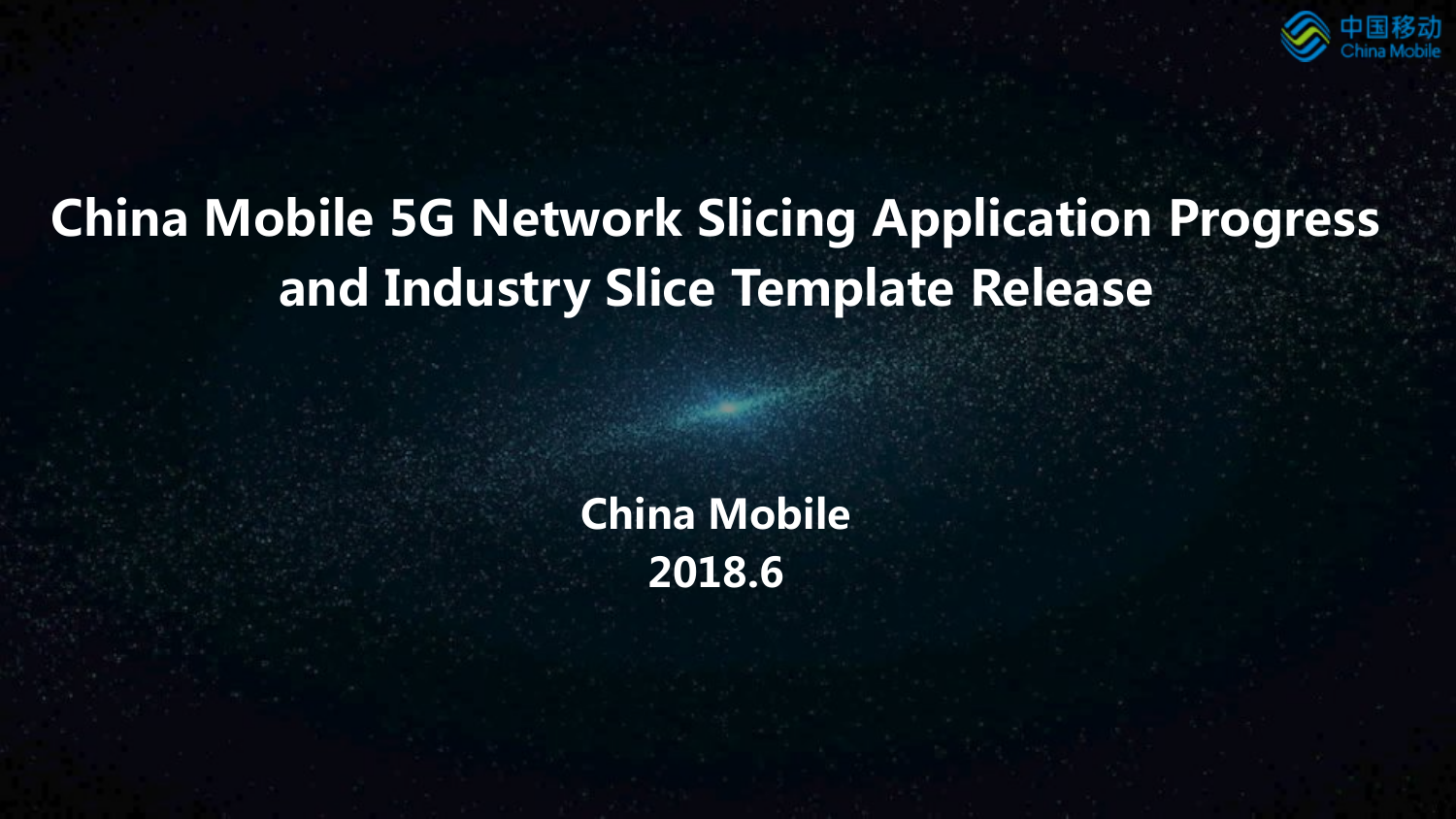

## China Mobile Explores 5G Network slicing Applications

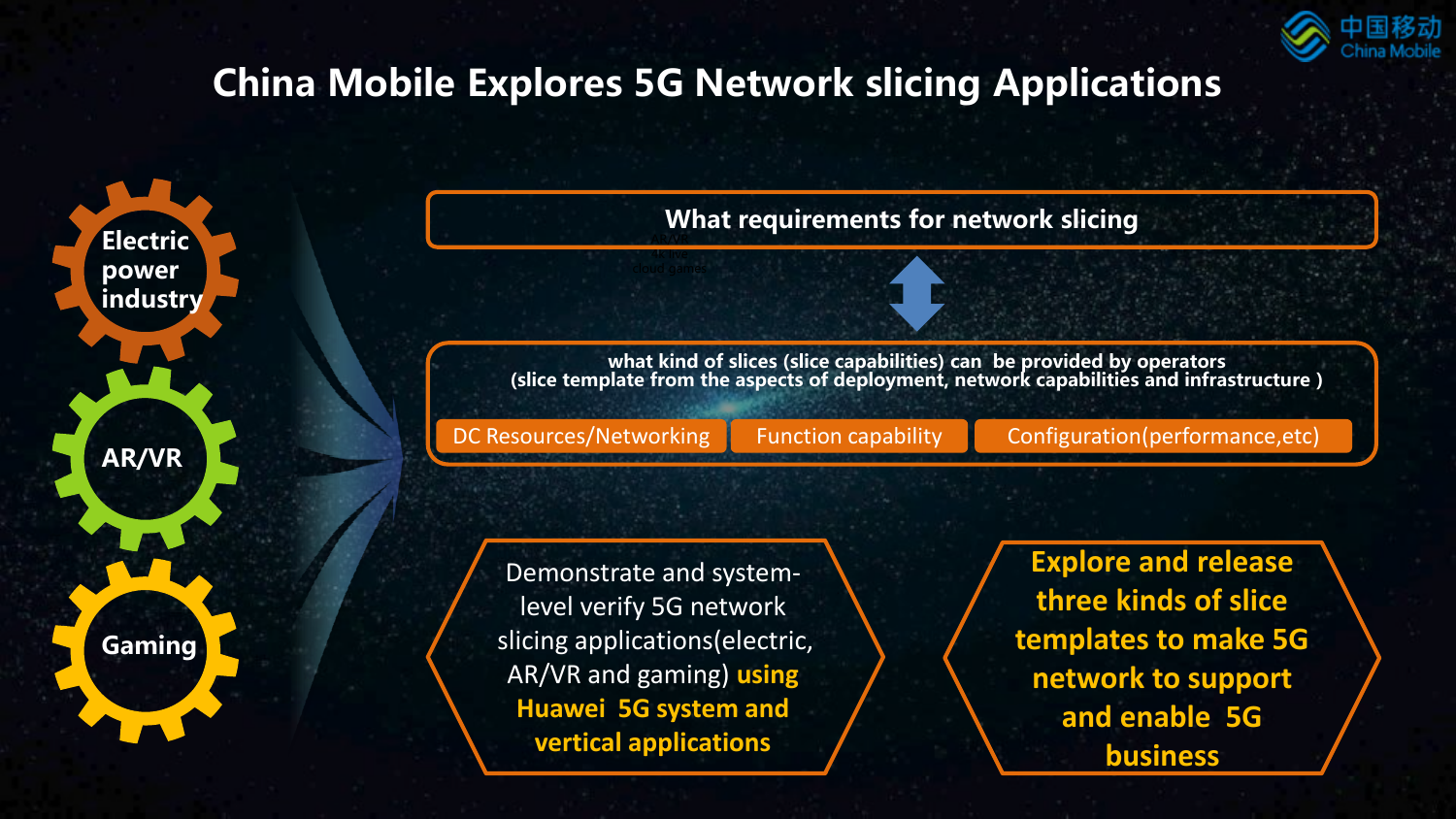## 5G Network Slicing Template-Power Grid



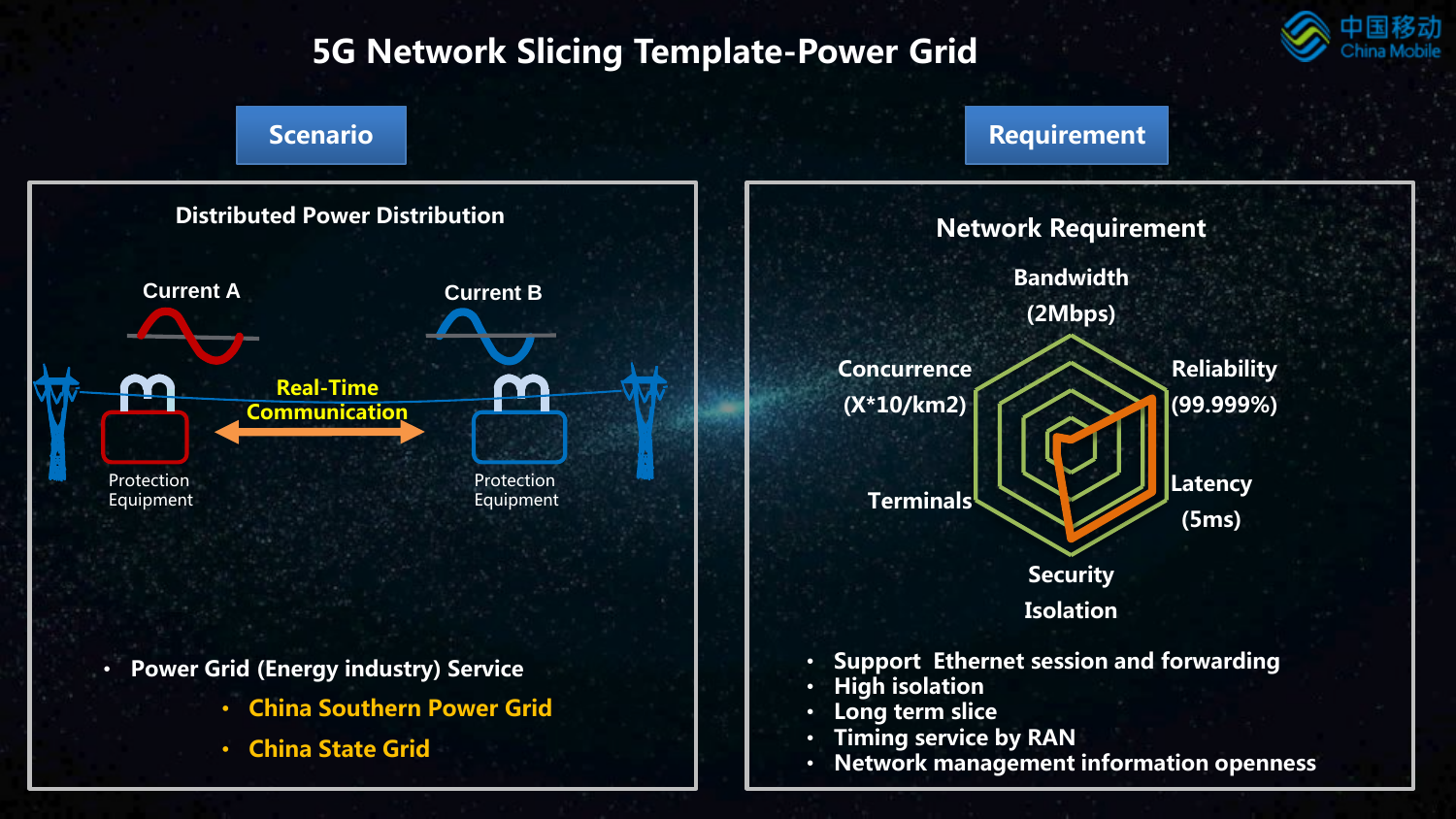## 5G Slicing Template- Power Grid Industry





Note: TIC is telecom integrated cloud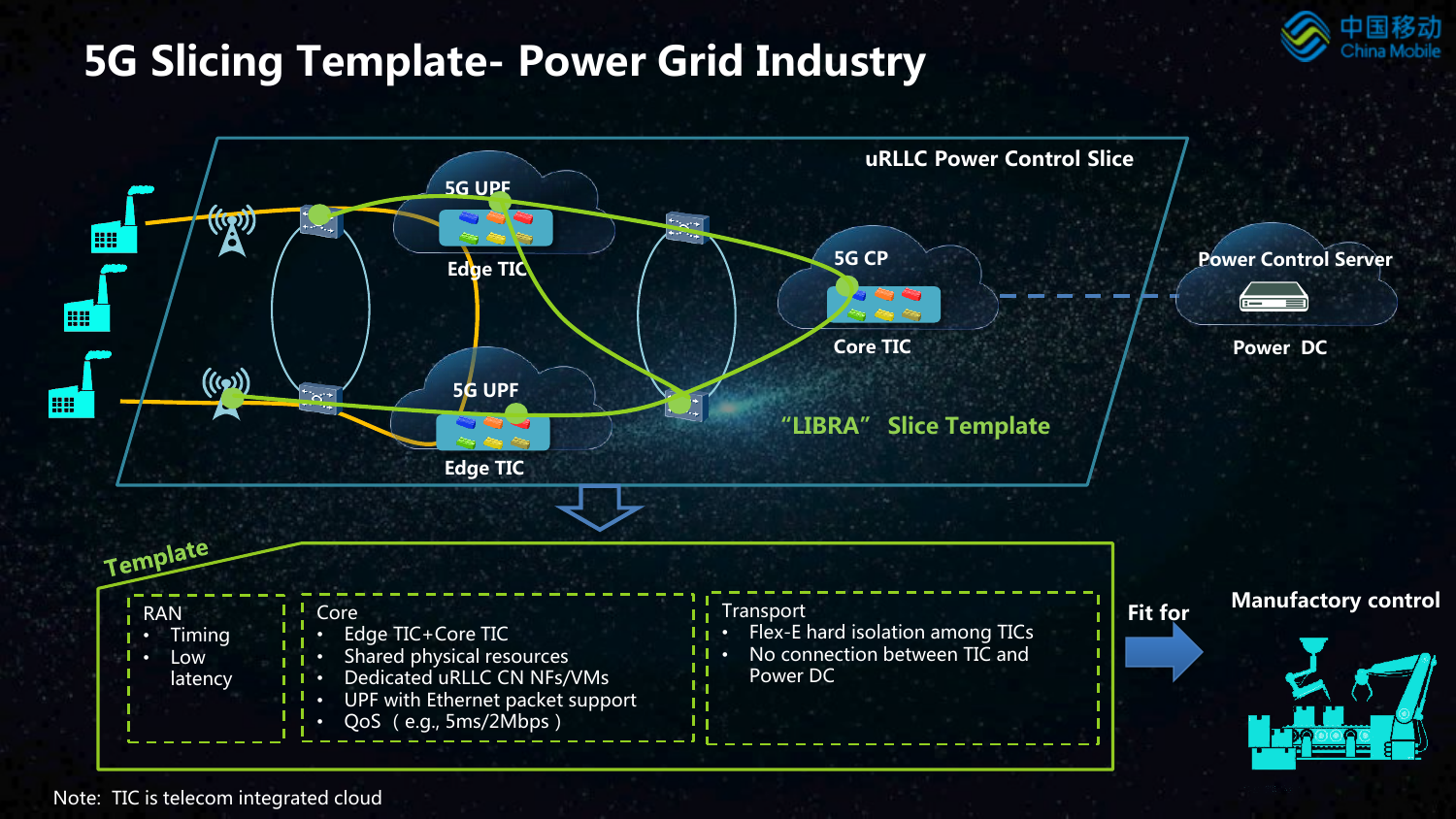### 5G Network Slicing Template-VR Live Broadcast



#### Scenario **Requirement**

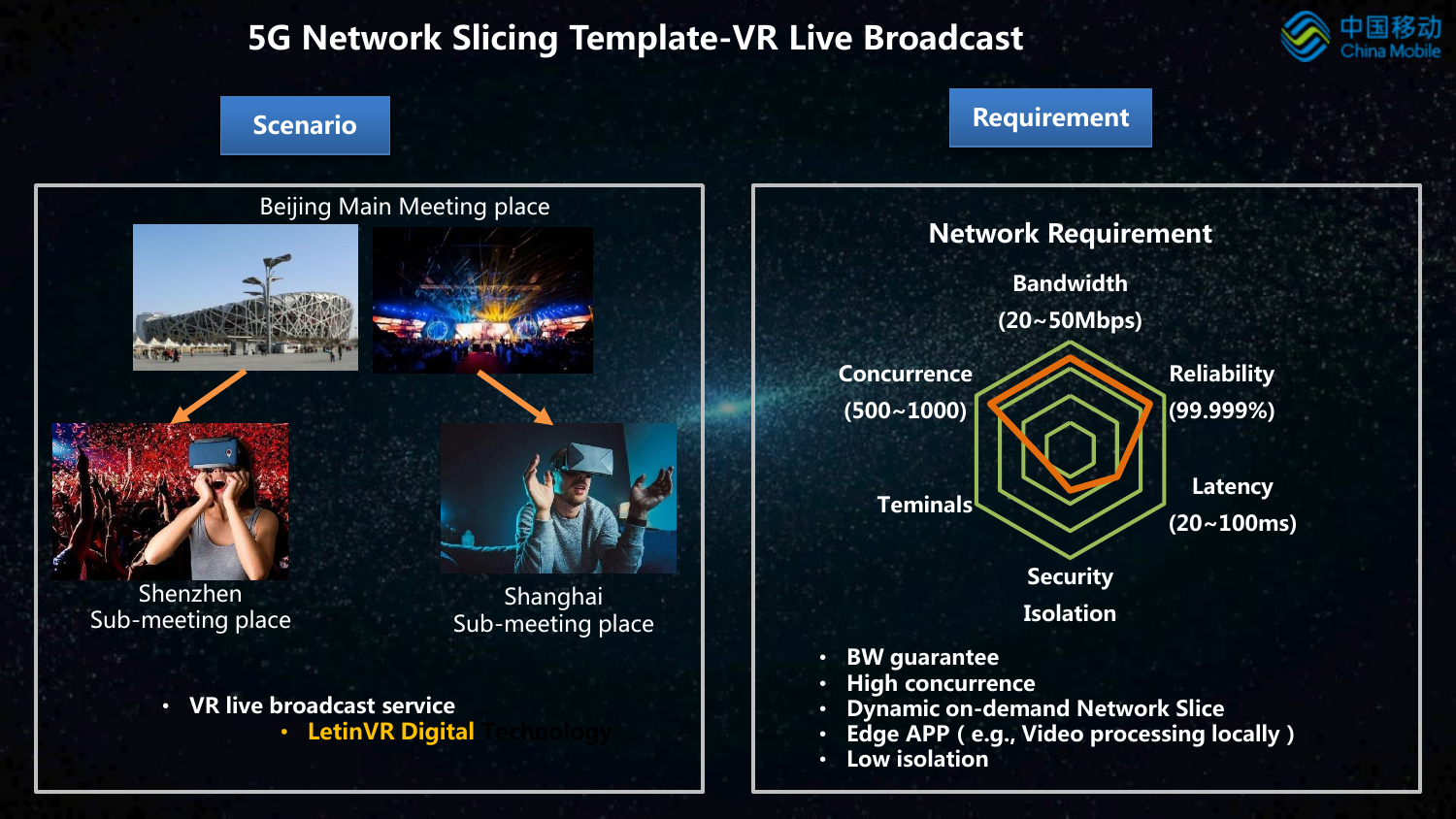## 5G Slicing Template- VR live broadcast



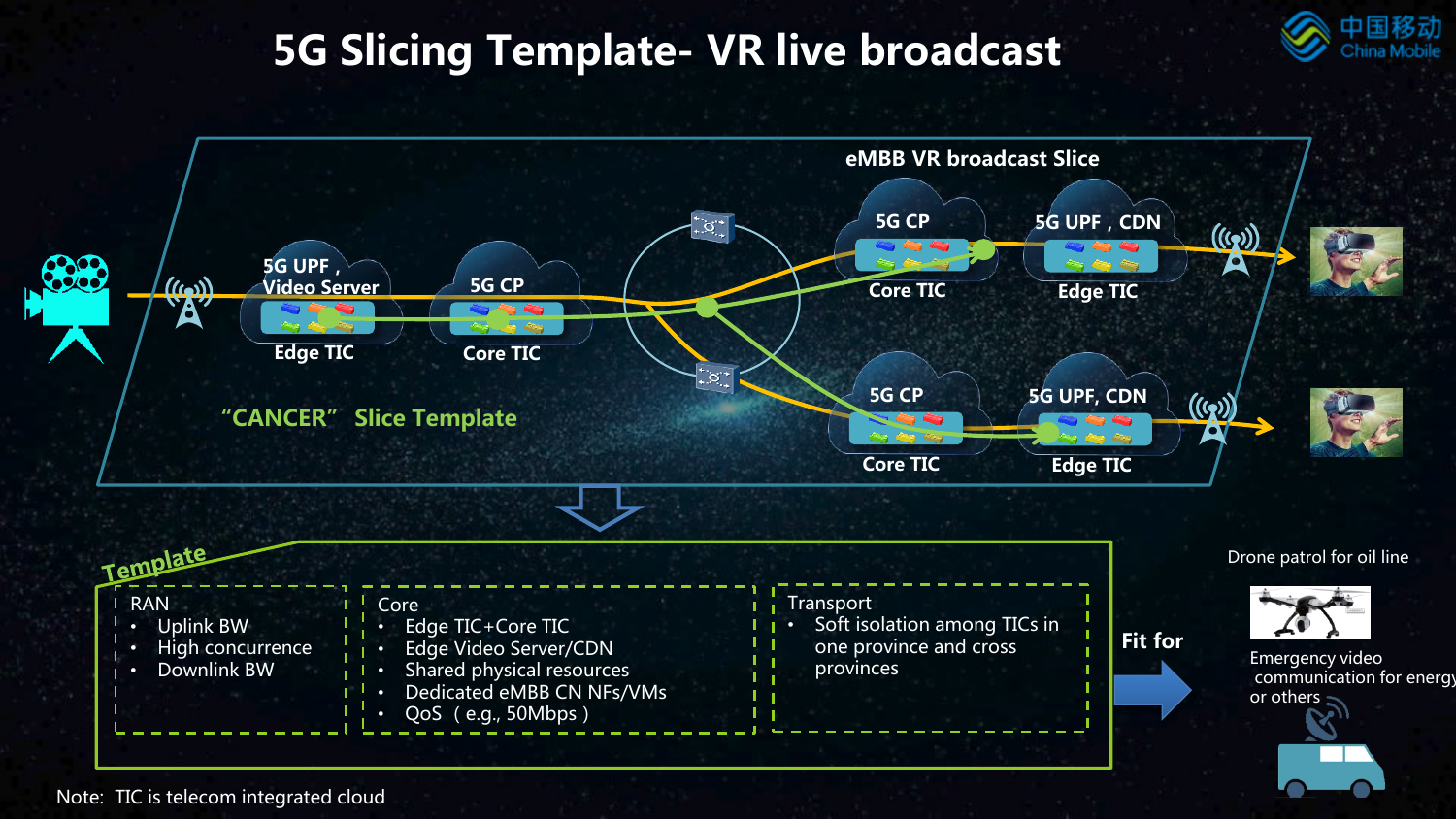### 5G Network Slicing Template-AR Game



Scenario **Requirement** 





#### • Mobile AR Game service **Tencent**



#### **Bandwidth** (2Mbps) **Reliability** (99.999%) Latency (80ms) **Security** isolation Teminals **Concurrence** (10000/km2) Network Requirement • Low jitter on latency Slice subscription openness • High concurrence Low Isolation

• Mobility support and high coverage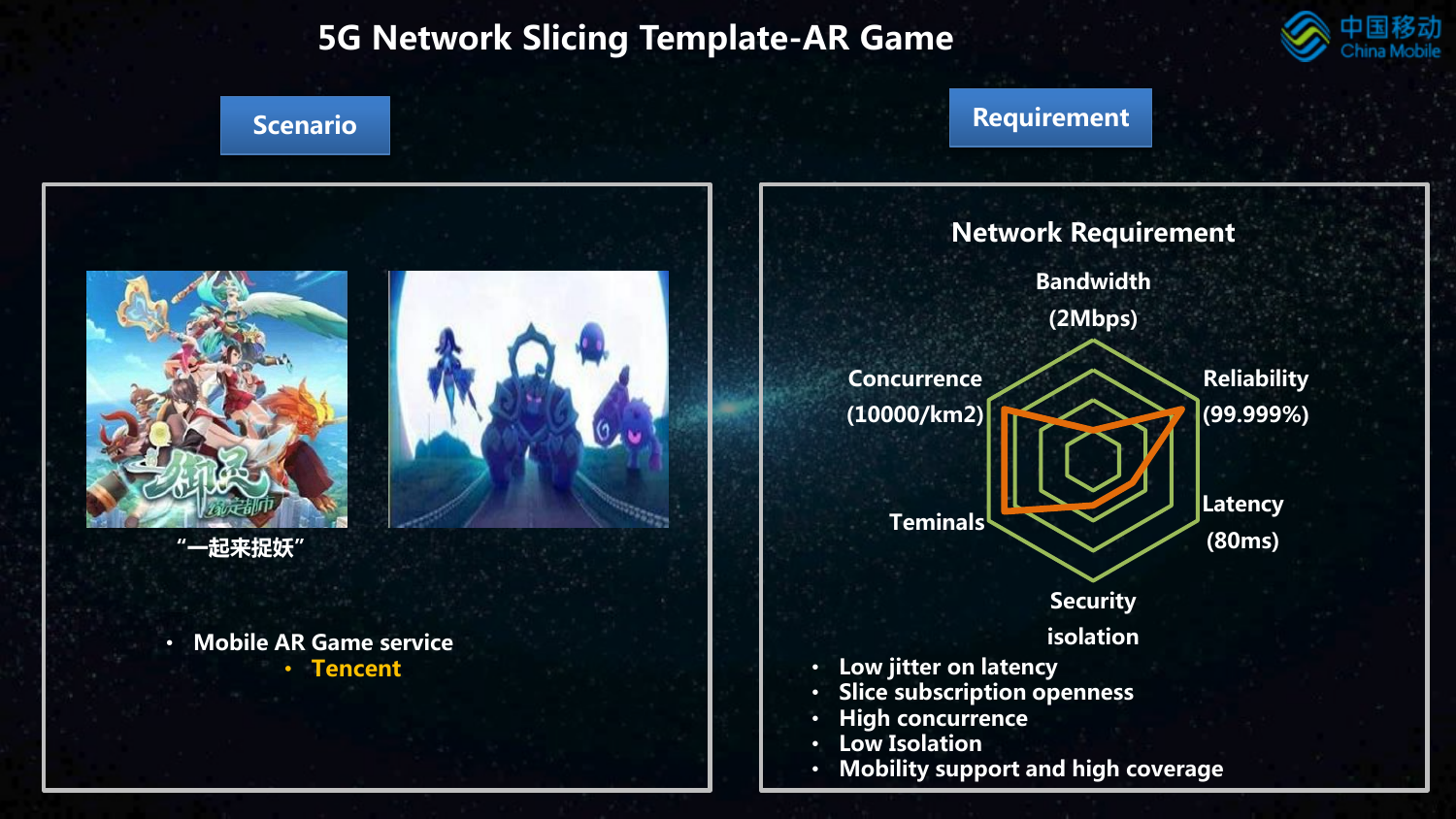# 5G Slicing Template- Mobile AR Gaming

多动



Note: TIC is telecom integrated cloud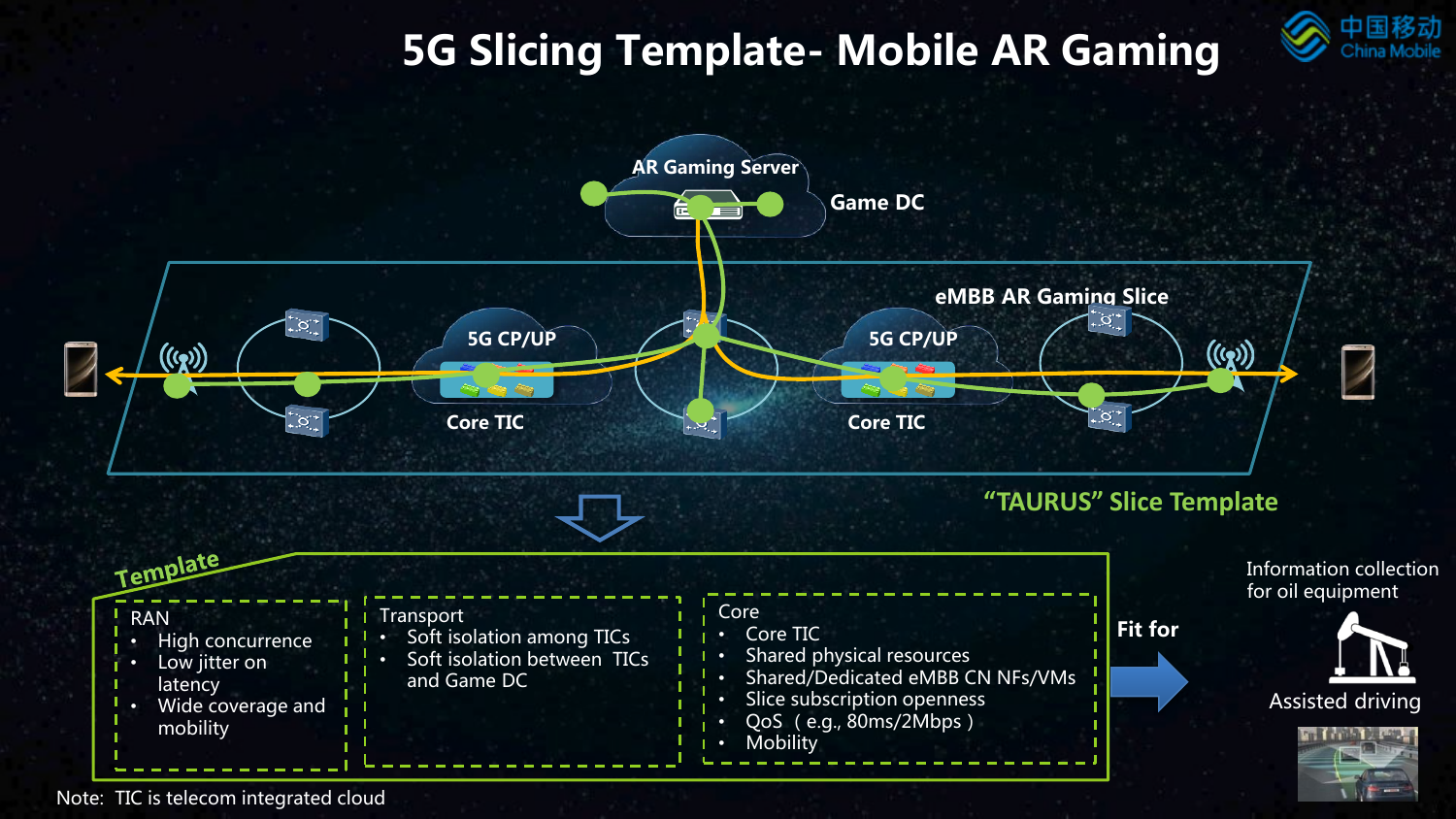## Working together with partners to promote the application of 5G network slicing



China Mobile 5G Innovation Center 中国移动5G联合创新中心

Founded in February 2016, it aims to promote 4G to 5G evolution and joint with communications and vertical industry partners to promote the maturity of basic communications capabilities, incubate innovative applications and products, and build a cross-industry converged innovation ecosystem. China Mobile will rely on 5G Innovation Center and more vertical industry partners to advance the application of 5G network slicing.